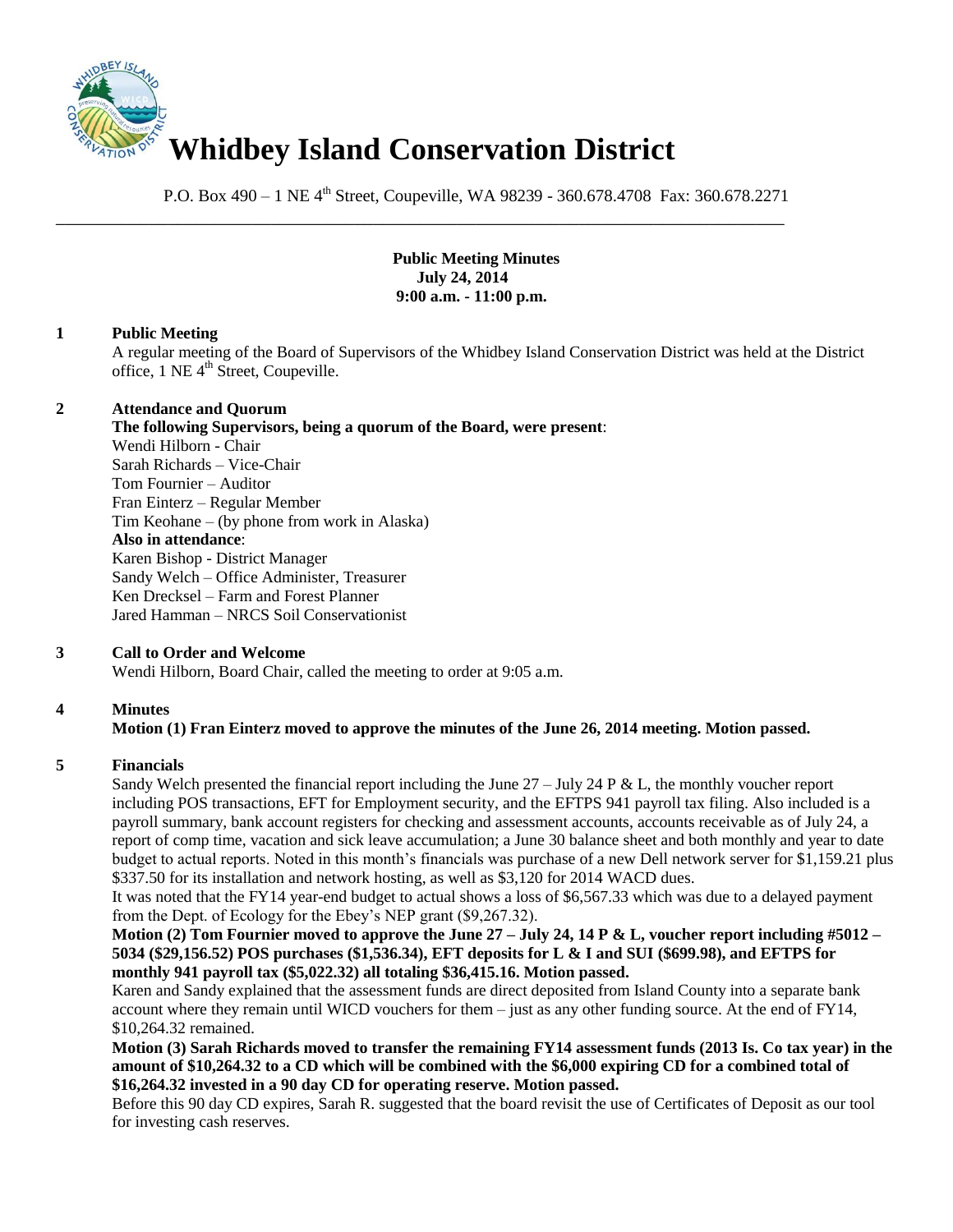**Motion (4) Wendi Hilborn moved to accept the 7/23/14 2014 annually updated WICD Inventory of Equipment and Furniture with a total value of \$30,873.25. Motion passed.** Karen noted that this amount appears on the balance sheet as a fixed asset/ office equipment. Depreciation is adjusted annually.

## **6 WSCC Business**

Karen said that the new WSCC Regional Manager/ Policy Assistant, Shana Joy will be joining us for our August 28 board meeting.

WSCC has asked our Supervisors to decide how they would best like to see a 15% cut in state funding to WSCC distributed. WSCC provided three scenarios to choose from. Supervisors said that they do not understand the full WSCC budget, including complete allocations to Districts, special programs, and WSCC operations well enough to choose one of these three scenarios and asked that Karen pass along a request for that information to WSCC. Karen said that staff was reviewing projects that could be highlighted in the WSCC annual report due early September and that she would be communicating with the board on that topic.

## **Motion (5) Fran moved to accept the WSCC FY15 addendums for the Implementation and Livestock funding. Motion passed.**

#### **7 Cost Share Policy FY15**

Karen presented the Cost Share policy draft for FY15 for review. **Motion (6) Wendi moved that Cost Share Policy Resolution No. 15\_07\_1 be approved. Motion passed.** Karen will submit a copy to WSCC.

#### **8 NRCS Report – Jared Hamman**

Jared updated the board on the Regional Conservation Partnership Program (RCPP) where proposals are accepted by NRCS that bring assistance to targeted areas to address targeted resource concerns. State priority areas determine which proposals are funded. Jared noted that WICD should be aware that NRCS will not enter into contracts for cost share with marijuana growers. The Board asked that Karen clarify with WSCC whether the state has developed policy on this yet. The WICD board chair signed copies of the NRCS Cooperative Working Agreement that WICD agreed to in the spring of 2013.

## **9 Approve Cost Share Contract**

Wendi Hilborn left the meeting due to possible conflict of interest. Sarah Richards assumed leading meeting as Vice-Chair.

Ken Drecksel presented the Waste Storage facility project for Penn Cove Farm which is another phase of implementation of their farm plan. This project is also part of an EQIP contract which will provide partial funding. The estimated cost is up to \$100,000 with \$35,745 cost shared by EQIP. Between NRCS EQIP and WSCC Cost share, about 75% of the project could be funded. Waste storage pond will be built at 3.7 million gallons. The property is in a critical location with its proximity to Penn Cove and ranked #4 at the 9/5/13 special meeting of the WICD board for project priority ranking.

**Motion (7) Sarah Richards moved to approve the Penn Cove Farm cost share contract - funded through WSCC Shellfish funding - for a waste storage facility – pond (313) for \$35,745. Motion passed.** 

## **10 Legislative Tour – August 15**

Wendi Hilborn rejoined board meeting and resumed role as Chair. Karen updated the board on the itinerary.

**Motion (8) – Fran Einterz moved that WICD provide \$500 to NABC to help offset bus and lunch costs for the August 15 Legislative tour. Motion passed.** 

#### **11 Other**

The board would like an update on the Ebey's project at the August meeting. It was suggested that Karen work with Maxwelton landowners to organize a tour of the Maxwelton watershed. Suggested date is August 12.

## **14 Upcoming Dates, Review of Motions, Adjourn**

## **Action Items**

**Motion (1) Fran Einterz moved to approve the minutes of the June 24, 2014 meeting. Motion passed. Motion (2) Tom Fournier moved to approve the June 27 – July 24, 14 P & L, voucher report including #5012 – 5034 (\$29,156.52) POS purchases (\$1,536.34), EFT deposits for L & I and SUI (\$699.98), and EFTPS for monthly 941 payroll tax (\$5,022.32) all totaling \$36,415.16. Motion passed.**